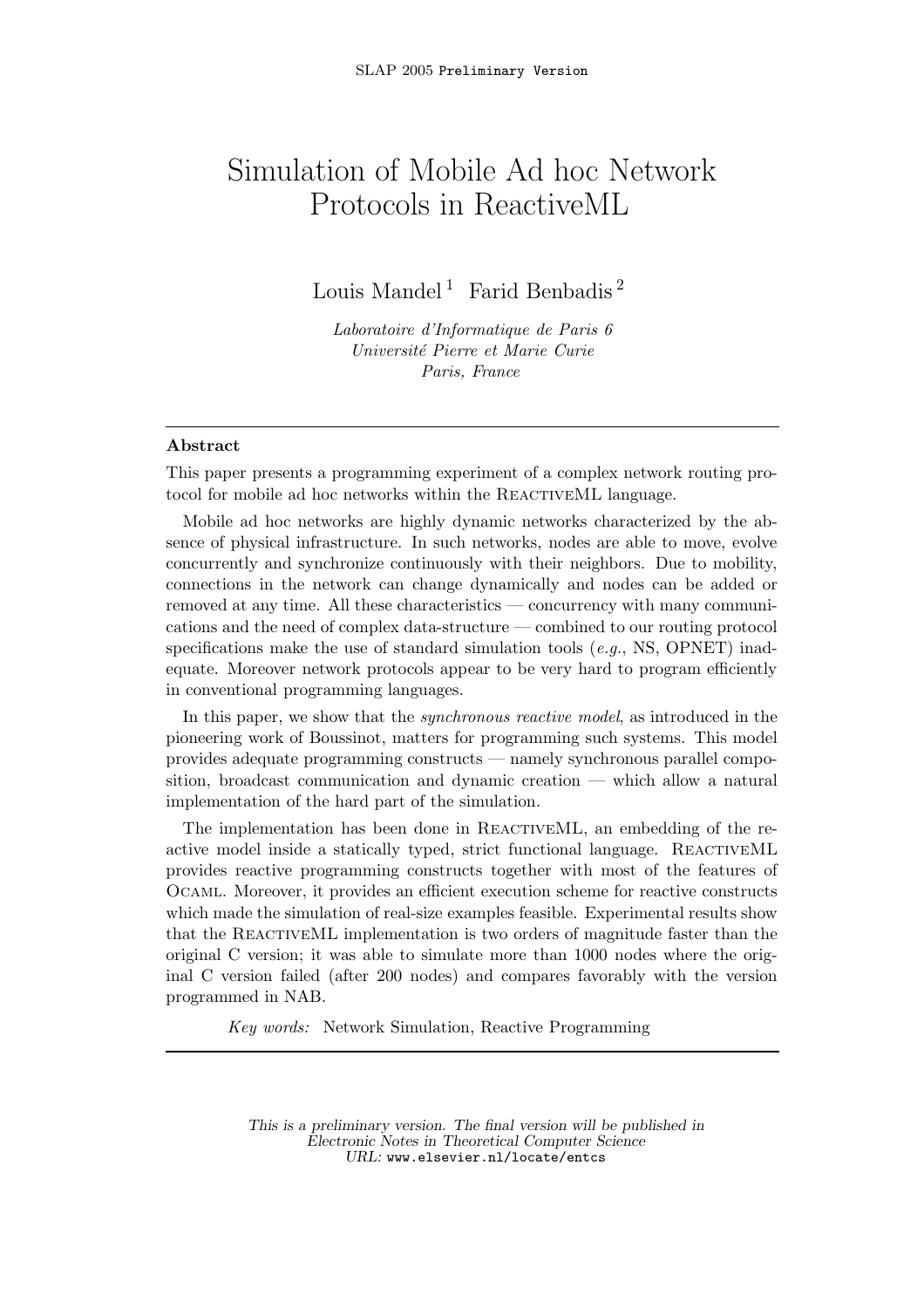# 1 Introduction

Mobile ad hoc networks are highly dynamic networks characterized by the absence of any physical infrastructure. They are composed of nodes which evolve concurrently and have to synchronize continuously with other nodes in order to route packets and to update their knowledge of the network topology. Among existing routing protocols, age and position based protocols have recently emerged because of their relatively simple and efficient policies: no location service is required, the destination position discovery is achieved during the packets forwarding step where nodes make elementary forwarding decisions based only on the coordinates of their direct neighbors and of the destination [\[7\]](#page-16-0). This avoids the need for topology knowledge beyond one-hop.

These networks are typical examples of complex dynamic systems, that is, dynamic systems where not only the state of system evolves during the execution but also its internal structure. Being highly dynamic, they must clearly be simulated (that is, programmed!) before any implementation start. The simulation is useful as a simple graphical observation of the network and in order to measure the route lengths and network overhead of a particular protocol. Of course, this simulation is memory and time consuming: the intrinsic complexity of a simulation step of a network of n nodes is  $O(n^2)$  in memory (every node builds a location table for every node of the network) and is  $o(n \times m)$  in time where m is the number of neighbors of a node. This means that the simulation will call for very efficient data-structures in order to be able to consider real-size networks, 1000 nodes being already an interesting limit.

The characteristics of these networks — concurrency with many synchronizations and the need of complex data-structures — make the use of standard simulation tools like [NS-2](http://www.isi.edu/nsnam/ns) [\[12\]](#page-17-0) or [OPNET](http://www.opnet.com) [\[13\]](#page-17-1) inappropriate. Indeed, NS2 has been originally designed for conventional (wired) networks and does not treat well wireless networks. In particular, it is only able to simulate small networks (1000 nodes network seems to be barely conceivable) whereas we consider large scale networks. Moreover, these two simulators need that the layers 1 to 3 be described while we are only interested in layer 3 (the network layer). Finally, these two simulators appear hard to use. This is why we decided to program the protocol directly in a conventional programming language (here C). Nonetheless, getting an efficient programming of age and position based protocols routing was more than an issue in such a language.

In this paper, we show that the *synchronous reactive model* introduced by Boussinot [\[5\]](#page-16-1) strongly matters for programming those systems. We argue that this model provides the good programming constructs — synchronous parallel composition with a common global time scale, broadcast communication and dynamic creation — making the implementation of the hard part

<sup>1</sup> Email: louis.mandel@lip6.fr

<sup>2</sup> Email: farid.benbadis@lip6.fr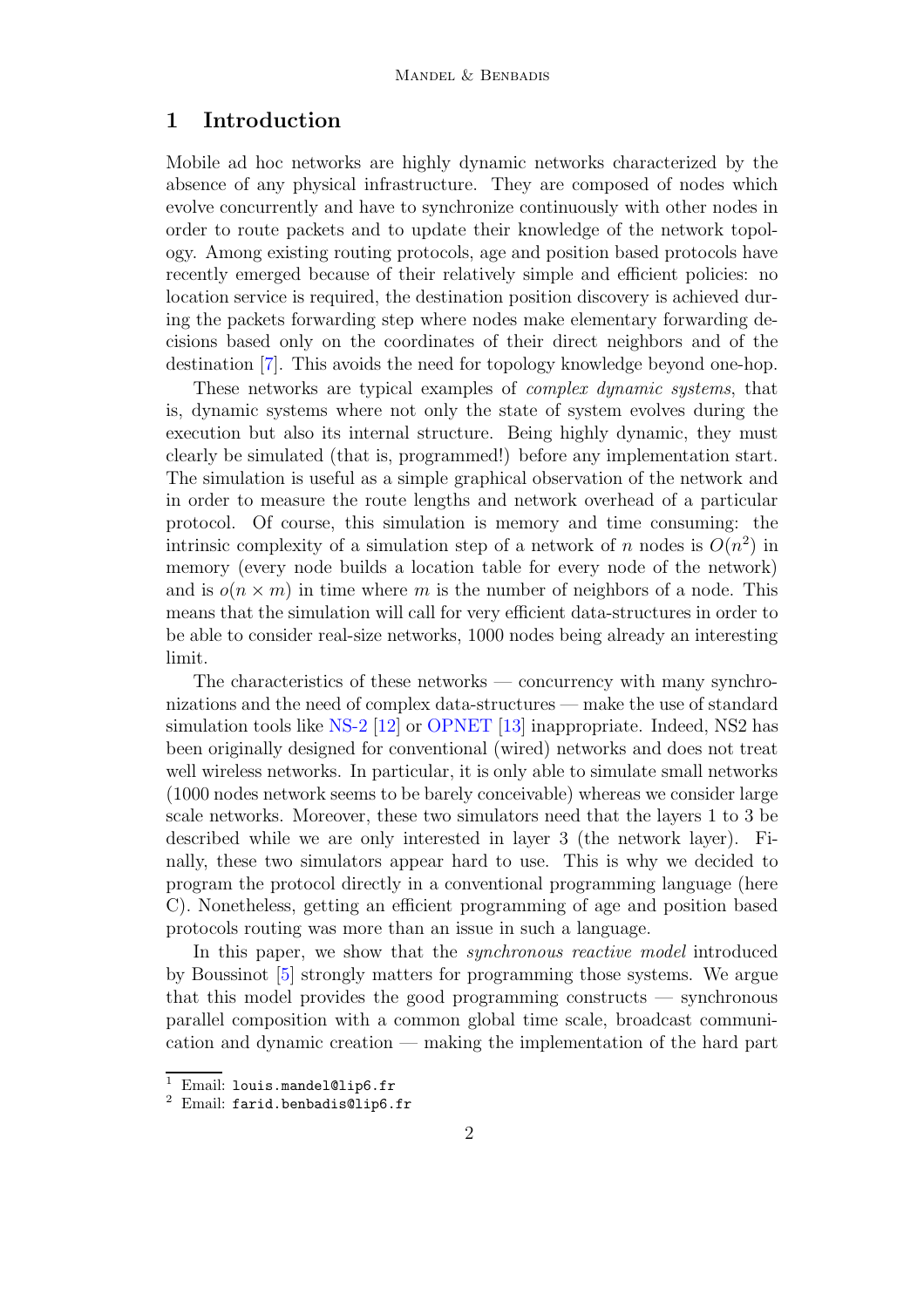of the network surprisingly simple and efficient. We can remark that the reactive synchronous model is not contradictory with the asynchronous aspect of these networks. Synchrony only gives the ability to all nodes to react in a fair way as it could be done in an imperative implementation. The model provides language concurrency as opposed to run-time concurrency: reactive parallel programs are translated into conventional single-thread, yet efficient programs  $[1,4,6,14]$  $[1,4,6,14]$  $[1,4,6,14]$  $[1,4,6,14]$ . Whereas a similar formulation is possible in any conventional programming language using one run-time thread per node, it would not allow to simulate large networks for clear efficiency reasons.

The implementation has been done in REACTIVEML<sup>[3](#page-2-0)</sup>, an embedding of the reactive model inside a statically typed, strict functional language [\[10\]](#page-17-3). REACTIVEML provides reactive programming constructs with most of the features of [Ocaml](http://caml.inria.fr). Reactive constructs give a powerful way to describe the dynamic part of the system whereas the host language Ocaml provides datastructures for programming the algorithmic (combinatorial) part. Moreover, it provides an efficient execution scheme for reactive constructs which made the simulation of real-size examples feasible.

Experimental results show that the REACTIVEML implementation is two order of magnitude faster than the original C version which was made prior to the REACTIVEML implementation; it was able to simulate more than 1000 nodes where the original C version failed (after 200 nodes); it appeared to be robust (we ran it for 20 days without any memory increase nor degradation); it is twice faster than the ad hoc version programmed in [NAB](http://nab.epfl.ch) [\[11\]](#page-17-4).

The purpose of this paper is not to present a new protocol  $4$  but more to convince of the adequacy of the reactive model for real-size simulation problems like network protocols. As a side-effect, this protocol can also serve as an interesting benchmark for validating and comparing the various implementations of the reactive model  $[1,6,14]$  $[1,6,14]$  $[1,6,14]$ .

It would be difficult to implement the simulator in a synchronous language like LUSTRE  $[9]$ , ESTEREL  $[3]$  or SIGNAL  $[8]$  for at least two reasons: the use of complex data structures that are shared between the reactive part and the computational one, and the dynamic creation that is not allowed in these languages.

The paper is organized as follows. Section [2](#page-3-0) presents briefly the principles to the routing protocol we have considered. Section [3](#page-4-0) describes the ReactiveML implementation. The language is very young and the paper can thus be considered as a tutorial introduction of the language through a real example. In order to ease the presentation, we start with a survival kit which can easily be skipped. We only give the hard part of the code and give hyperlinks to the complete distribution. Section [4](#page-13-0) presents experimental results. Section [5](#page-14-0) discusses several possible extensions of the implementation and we

<sup>&</sup>lt;sup>3</sup> The distribution can be accessed as: <http://www-spi.lip6.fr/~mandel/rml>.

<span id="page-2-1"></span><span id="page-2-0"></span> $^4\;$  The protocol is described in [\[2\]](#page-16-7) where numbers have been obtained with the REACTIVEML implementation.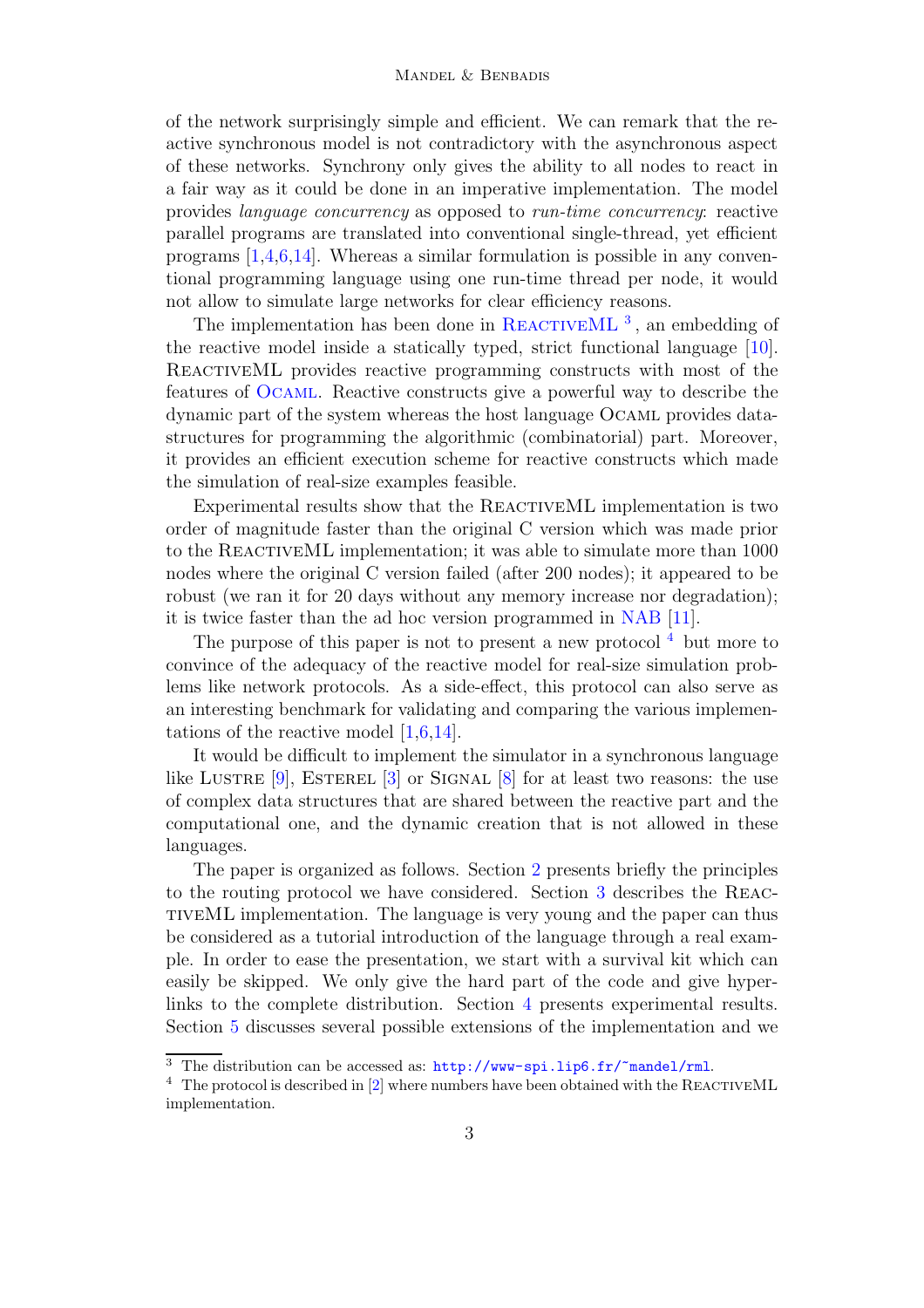

<span id="page-3-3"></span>Fig. 1. Routing a packet from s to d: anchor nodes  $a_1$  and  $a_2$  refine estimation of d's position.

<span id="page-3-0"></span>conclude in section [6.](#page-15-0)

# 2 Age and Position Based Routing

The main principle of Age and Position Based (APB) routing protocols is that each node may have an information about each other node location. This information is stored in a position table and associated to an age that represents the time elapsed since the last time the information has been updated. The position table is queried by a packet to estimate destination position.

In this routing methods, destination location discovery is performed during packet transfer: a source node does not know destination location when it sends the packet, it only has an estimation about it. We describe the EASE (Exponential Age SEarch) [\[7\]](#page-16-0) routing method, where a source node s needs to communicate with a destination d, as follows:  $5$ 

```
Set i := 0, age := \infty, a_0 := s in
While a_i \neq d do
   search around a_i a node n_i such that age(n_i, d) \leq age/2;
   age := age(n_i, d);While not the closest node of pos(n_i, d) do
      forward toward pos(n_i, d)done;
   i := i + 1:
   a_i := the closest node of pos(n_i, d)done
```
where  $a_i$  are anchor nodes,  $\binom{6}{1}$  $\binom{6}{1}$  $\binom{6}{1}$  pos $(n_1, n_2)$  is  $n_2$ 's position as known by  $n_1$ , and  $age(n_1, n_2)$  is the age of this information. An illustration of this algorithm is represented in Fig. [1.](#page-3-3)

Two different methods are used to update position tables in APB routing protocols. The first one, LE (for Last Encounter), introduced in [\[7\]](#page-16-0), uses the

<sup>&</sup>lt;sup>5</sup> For more details about EASE, see [\[7\]](#page-16-0)

<span id="page-3-2"></span><span id="page-3-1"></span> $6$  Anchor nodes search for a better estimation of destination position than the one included in the packet.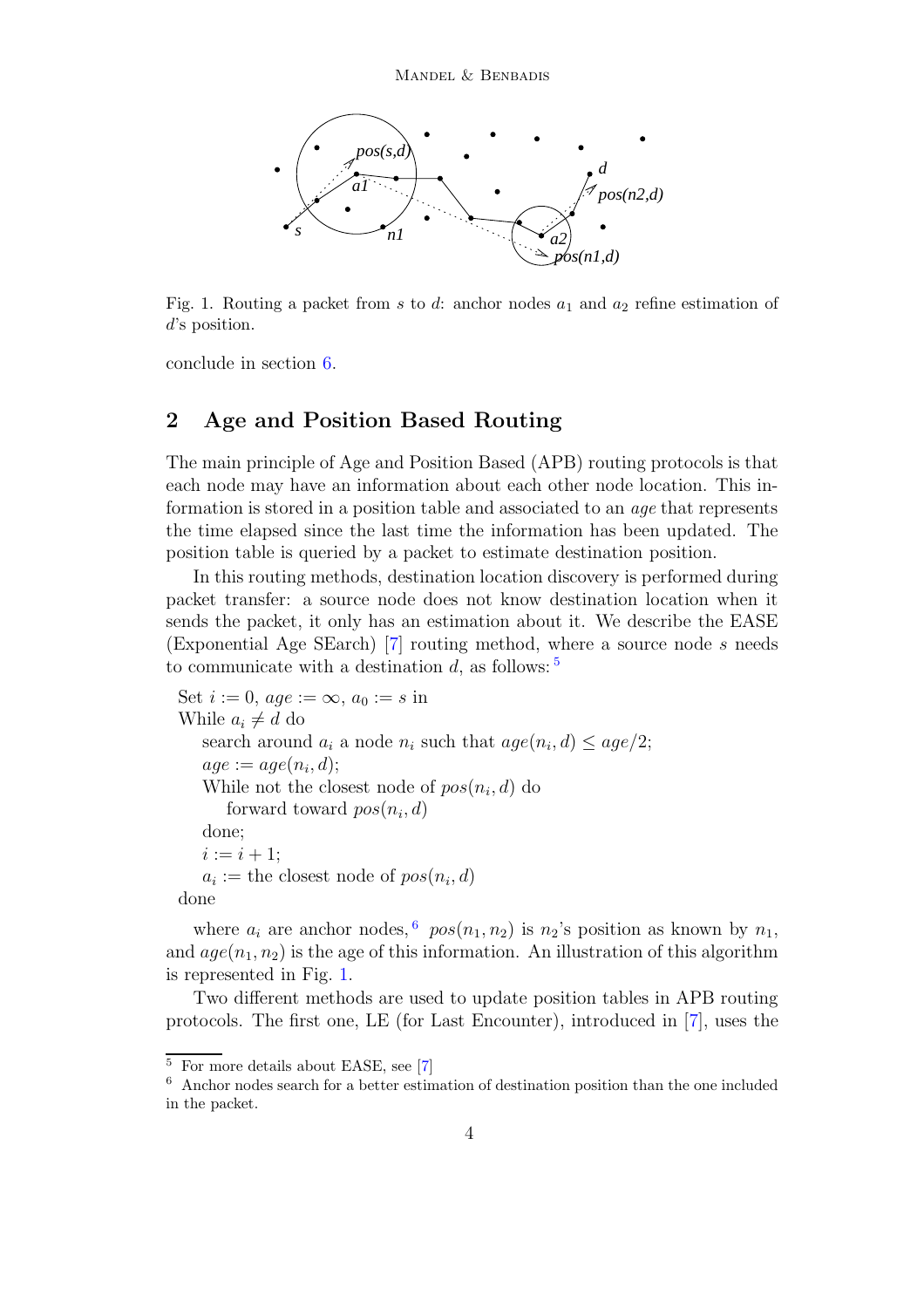encounter between nodes. Each node remembers the location and time of its last encounter with every other node. The second method, ELIP (Embedded Location Information Protocol) [\[2\]](#page-16-7), uses also the encounter between nodes, but disseminates nodes locations in data packets. In this method, a source node can include its current coordinates in every message it sends in such a way that all the nodes that participate to the forwarding procedure update their knowledge about the source.

To simulate these two protocols, we have to represent a set of nodes that evolve in parallel. All of them move, communicate and update their local position tables, which contains an estimation of the position of all other nodes, at every simulation instant.

The goal of our simulator is to compare two dissemination methods to be used in an APB ad hoc routing algorithm. We did not conceive a generic simulator which can be used for any routing protocol. Moreover, we do not focus on the efficiency of the routing protocol EASE, which has been proven in [\[7\]](#page-16-0), but on the performance of ELIP and LE, two dissemination algorithms. The important point is that the two dissemination algorithms are evaluated in the same conditions. For this reason, we do not have to consider the physical and link layers, and do not take into account the interferences and packets loss. We only focus on the network layer, and consider that when a node broadcasts a packet, all its direct neighbors receive it.

# <span id="page-4-0"></span>3 [Implementation](http://www-spi.lip6.fr/~mandel/rml/slap/) in ReactiveML

## 3.1 ReactiveML Survival Kit

ReactiveML is built above Ocaml such that every Ocaml program (without objects, labels and functors) is a valid ReactiveML program and Re-ACTIVEML code can be linked to any OCAML library.

A program is a set of definitions. Definitions introduce, like in Ocaml, types, values or functions. We illustrate the syntax with the example of positions. We define the type of positions as a record and an example of a position (4, 2). Then, we define the function distance2 that computes the square of the Euclidean distance between two positions.

```
type position = \{ x: int; y: int \}let pos42 = \{ x = 4; y = 2 \}let distance2 p1 p2 =
  (p2.x - p1.x) * (p2.x - p1.x) + (p2.y - p1.y) * (p2.y - p1.y)
```
This is regular OCAML code. REACTIVEML adds to this functional language, the process definition. Processes are state machines whose behavior can be executed through several instants. They are opposed to regular Ocaml functions which are considered to be timeless.<sup>[7](#page-4-1)</sup> Let us consider the process

<span id="page-4-1"></span><sup>&</sup>lt;sup>7</sup> In circuit terminology, processes are *sequential* functions whereas OCAML functions are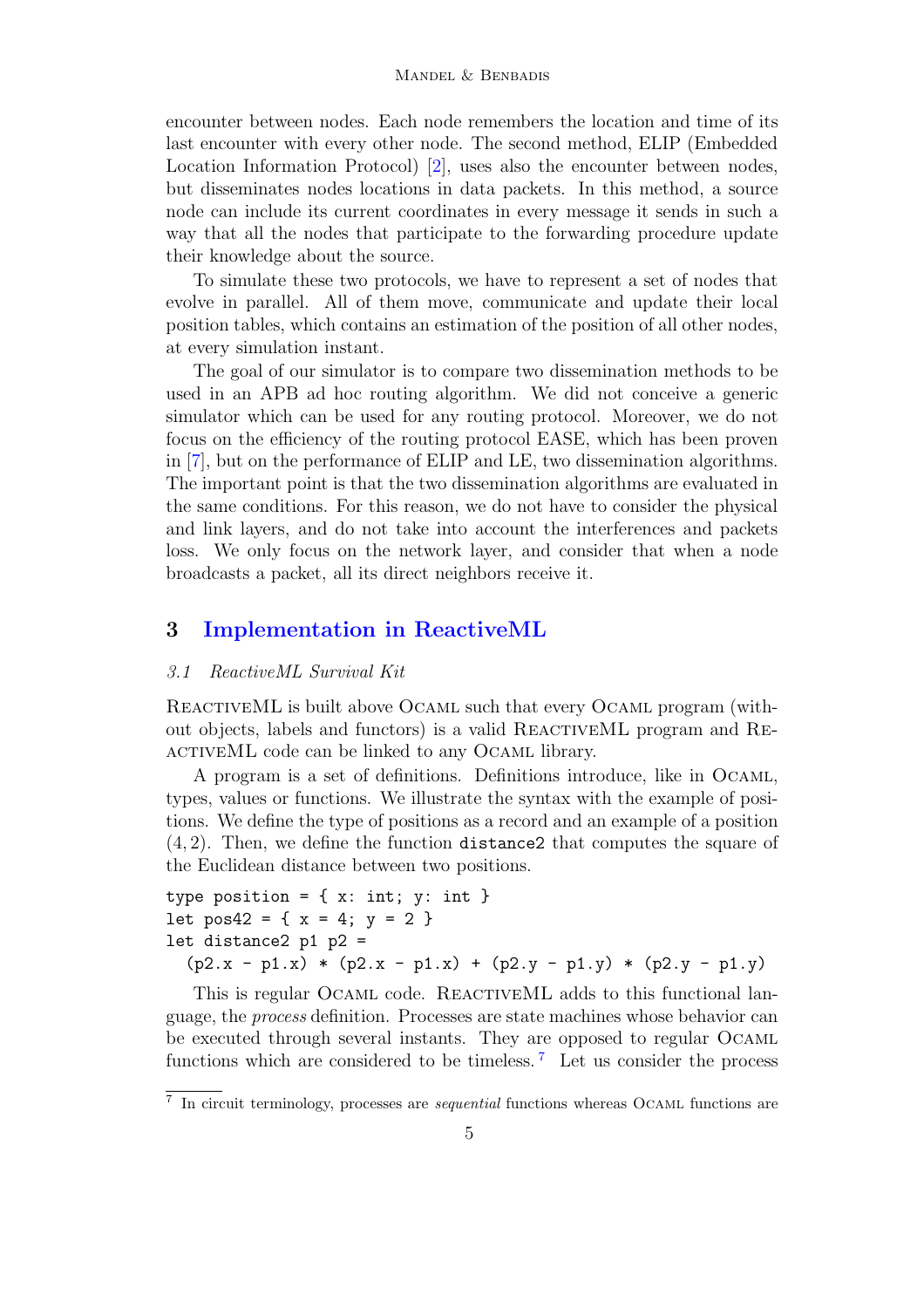hello\_world that prints "hello" at the first instant and "world" at the second one (the pause statement suspends the execution until the next instant):

```
let process hello_world =
 print_string "hello ";
 pause;
 print_string "world"
```
Then to execute a process we use the run primitive: run hello\_world.

Communication between parallel processes is made by broadcasting signals. A signal can be emitted (emit) and awaited (await). There is also suspension (do/when) and preemption (do/until) constructs that use signals. We illustrate these constructs with a process suspend\_resume that controls the instant where a process is executed.

We first define a process sustain parameterized by a signal s. sustain emits the signal s at every instant.

## let process sustain s = loop emit s; pause end

The loop/end construct is the unbounded iteration.

switch is a process parameterized by two signals, s\_in and s\_out. Its behavior is to start the emission of s\_out when s\_in is emitted and to sustain this emission while s\_in is absent. When s\_in is emitted again, the emission of s\_out is stopped and the process returns in its initial state.

```
let process switch s_in s_out =
 loop
    await immediate s_in;
    pause;
    do run (sustain s_out) until s_in done
  end
```
We can see in this example the **await** which stops the execution of the process until s\_in is emitted, and the preemption construct do/until which kills, at the end of the instant, its body when the signal s\_in is present.

We define now the process suspend resume parameterized by a process p and a signal s. This process awaits the first emission of s to start the execution of p. Then, each emission of s alternatively suspends the execution of p and resumes it. We implement this process with the parallel composition of (1) a do/when construct that executes p only when the signal active is present and (2) the execution of a switch that controls the emission of active with the signal s.

```
let process suspend_resume p s =
  signal active in
  do run p when active
  | \ |
```
considered to be combinatorial.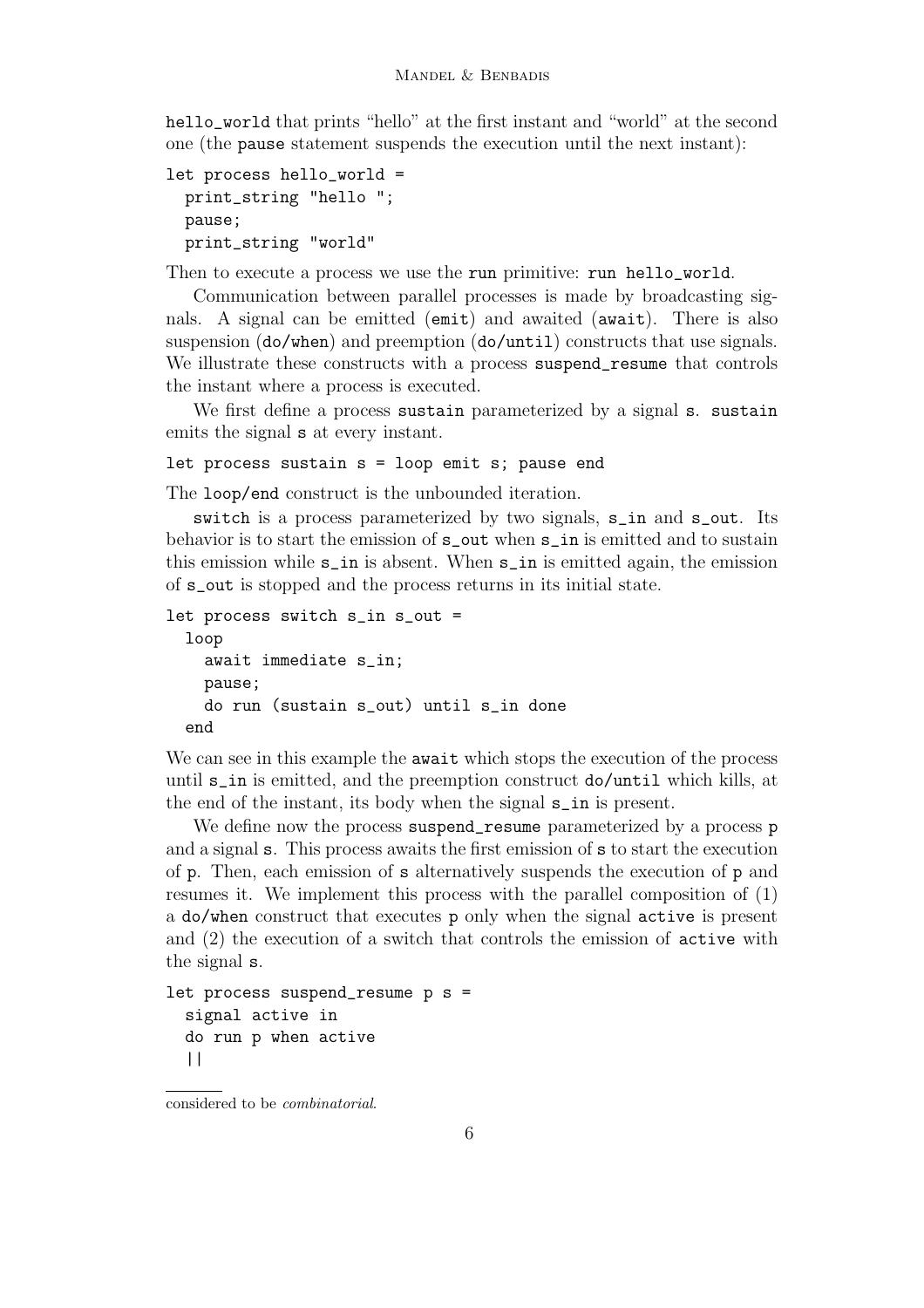

<span id="page-6-0"></span>Fig. 2. Multi-emission on signal s, combined with function f, gives the value v at the next instant.

## run (switch s active)

Notice that suspend\_resume is an example of higher-order process since it takes a process p as a parameter.

REACTIVEML also provides valued signals. They can be emitted (emit signal value) or awaited to get the associated value (await signal (pattern) in *expression*). Valued signals call for a particular treatment in case of multiemission. When a valued signal is declared, we have to define how to combine values in the case of multi-emission on a signal during the same instant. This is achieved with the construct:

signal name default value gather function in expression

The behavior of multi-emission is illustrated in Fig. [2.](#page-6-0) We assume signal s declared with the default value d and the gathering function f. If values v1, ..., vn are emitted during an instant, then all the await receive the value v at the next instant. [8](#page-6-1)

For example, if we want to define a signal sum that computes the sum of the emitted values, then we can write:

signal sum default 0 gather (+) in ...

In this case, the program await  $sum(x)$  in print\_int x awaits the first instant in which sum is emitted and then, at the next instant, prints the sum of the values emitted.

Another very useful signal declaration is the one that collects all the values emitted during the instant:

```
signal s default [] gather fun x y \rightarrow x :: y in ...
```
Here, the default value is the empty list and the gathering function builds the list of emitted values.

We stop this short introduction here. Various examples of REACTIVEML programs can be accessed at <www-spi.lip6.fr/~mandel/rml>.

<span id="page-6-1"></span> $8 \text{ y} = (f \text{ yn} \dots \text{ (f y2 (f y1 d))...)}$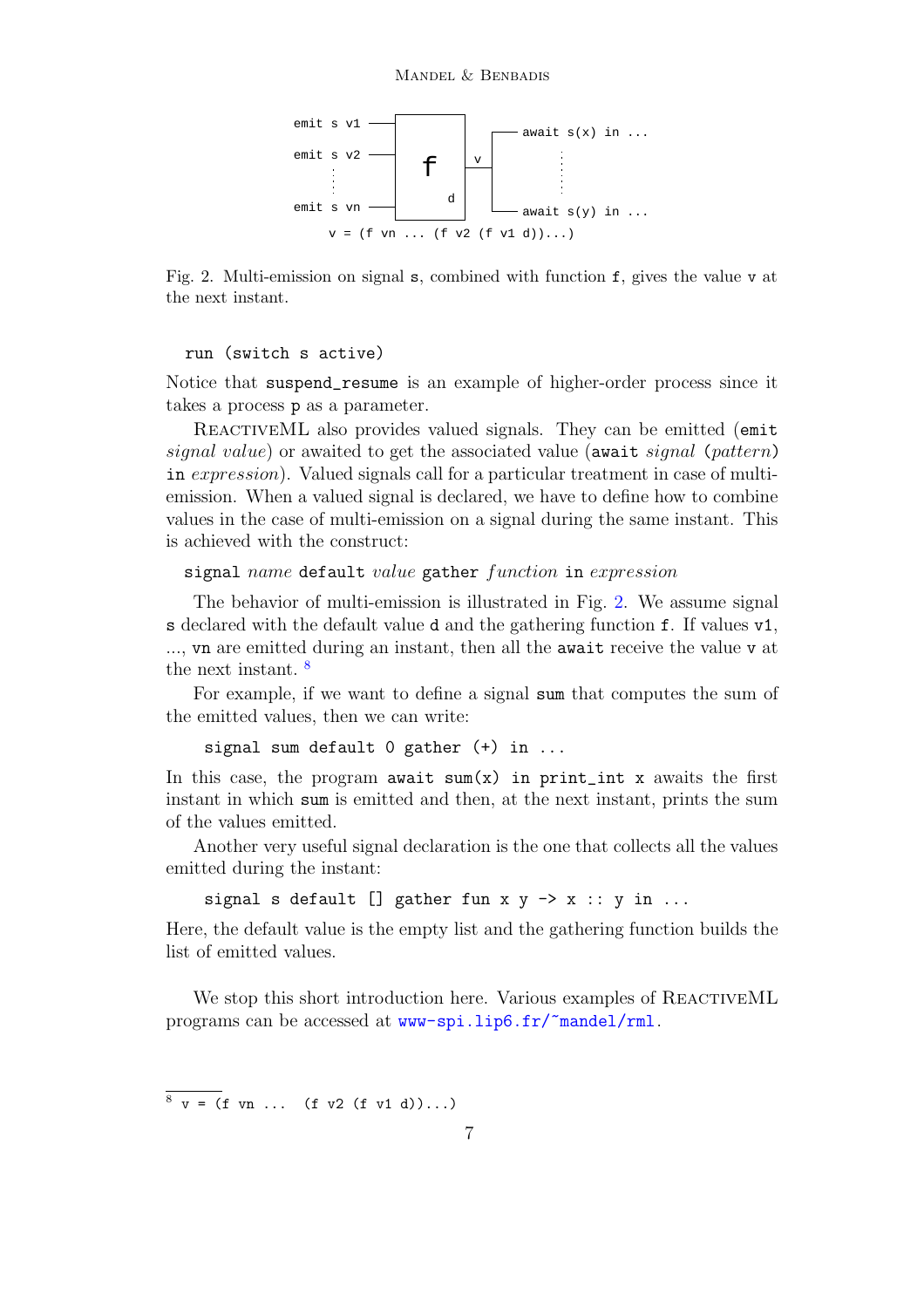## 3.2 Data [structures](http://www-spi.lip6.fr/~mandel/rml/slap/simulator/global.rml.html)

We consider a node  $n$ . To use an age and position based routing protocol,  $n$  must be aware about its position.  $n$  stores the information it has about other nodes positions in a local position table. The  $a$ 's entry in  $n$ 's table, looks like this:  $[ID_a, pos(n, a), date(n, a)]$  where  $pos(n, a)$  is an estimation of a's position, and  $date(n, a)$  indicates when n got this information. n knows its immediate neighborhood represented by the set of all the nodes under its radio range.

We then define the type of a node as a record:

```
type node =
  { id: int;
   mutable pos: position;
   mutable date: int;
    pos_tbl_le: Pos_tbl.t;
    pos_tbl_elip: Pos_tbl.t;
   mutable neighbors: node list; }
```
where id is the unique identifier of the node, positis current position and, neighbors the list of nodes that are under its coverage range. date is the current local date of the node, essentially used to compute the age of other nodes position information. pos\_tbl\_le and pos\_tbl\_elip are the position tables used to simulate the LE and ELIP dissemination protocols.

The record contains mutable fields which can be modified, and non-mutable fields which are fixed at the creation of the concerned record. pos\_tbl\_le and pos\_tbl\_elip are not mutable because we implement them as imperative structures in the module [Pos](http://www-spi.lip6.fr/~mandel/rml/slap/simulator/pos_tbl.rmli.html)\_tbl. The position tables associate a position and a date to each node.

Packets for age and position based routing protocols contain the following fields: the source and destination identifiers, an estimation of destination position, the age of this information, and data to be transmitted. When using ELIP, the packets can contain also source node location.

In the simulator, packets do not contain data but contain other information used for statistics computation. This information is also useful for the graphical interface.

```
type packet =
  { header: packet_header;
    src_id: int;
    dest_id: int;
    mutable dest_pos: position;
    mutable dest_pos_age: int;
    (* to compute statistics *)
    mutable route: node list;
    mutable anchors: node list; }
```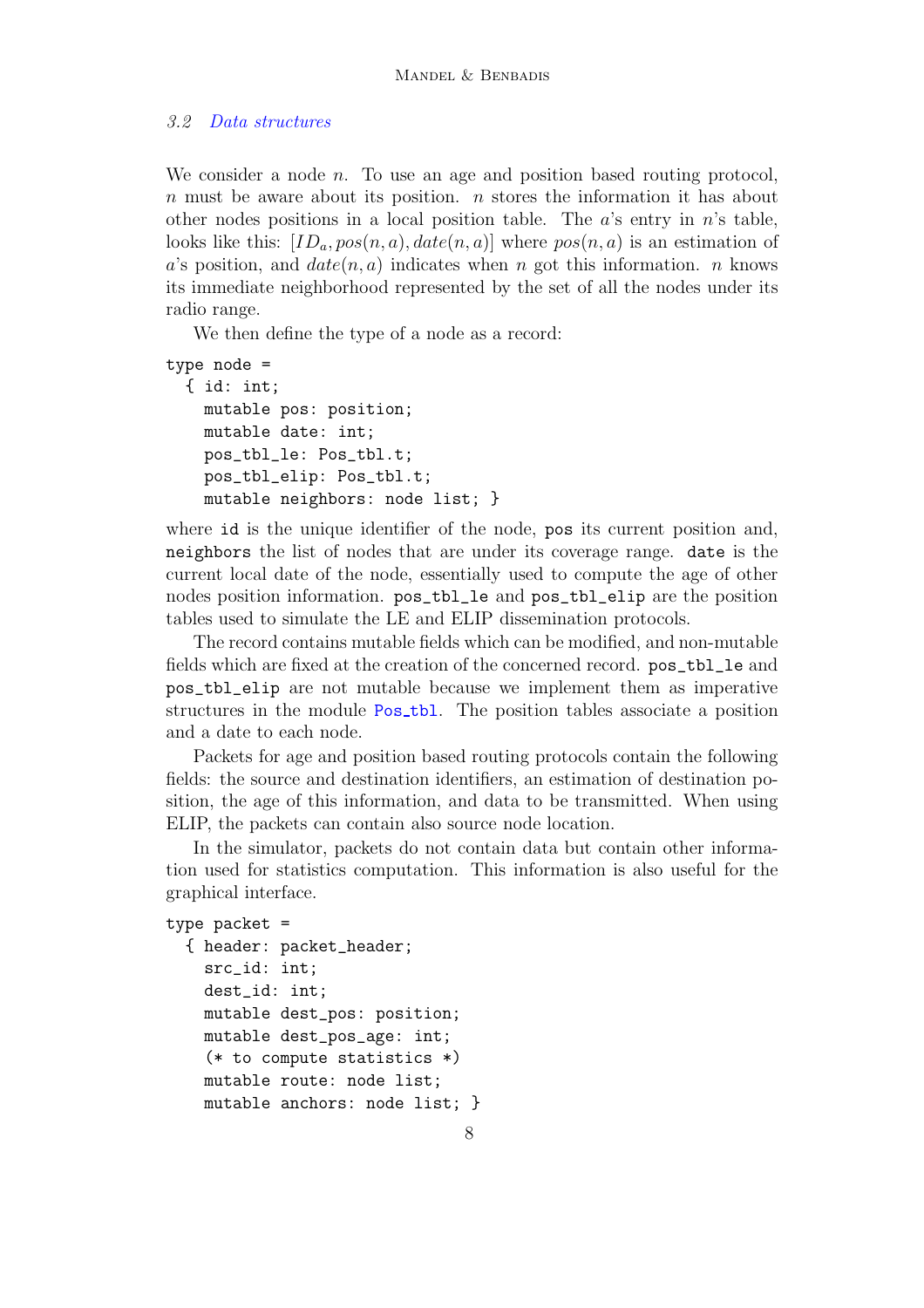src\_id, dest\_id, dest\_pos and dest\_pos\_age are used for routing. route is the list of nodes that the packet traveled through, and anchors is the list of anchor nodes. header indicates if the packet is a LE or an ELIP packet.

```
type packet_header =
 | H_LE
  | H_ELIP of position option
```
The type position option indicates that ELIP packets can contain the position of the source node or not.

## 3.3 [Behavior](http://www-spi.lip6.fr/~mandel/rml/slap/simulator/node.rml.html) of a node

The heart of the simulator is the description of a node's behavior. Indeed, the simulator execution is the parallel composition of all the nodes execution.

The behavior of each node is composed of three steps. A node (1) moves, (2) discovers its neighborhood, and (3) routes packets. These steps are combined in a process node  $9$  which is parameterized by the initial position of the node pos\_init, a function move that computes its next position, and a function make\_msg that creates a list of destinations to reach.

```
let process node pos_init move make_msg =
  let self = make_node pos_init in
  loop
    self.date <- self.date + 1;
    (* Moving *)
    self.pos <- move self.pos;
    emit draw self;
    (* Neighborhood discovering *)
    ...
    update_pos_tbl self self.neighbors;
    (* Routing *)
    pause;
    let msg = make_msg self in
    ...
    pause;
  end
```
This process creates a record of type node that represents the internal state of the node. Then it enters in the permanent behavior which is executed through three instants. In the first one, a node updates the local date, moves and emits its new position on the global signal draw for the graphical interface.  $10$  At

<http://www-spi.lip6.fr/~mandel/rml/slap/simulator/node.rml.html>

<span id="page-8-1"></span><span id="page-8-0"></span> $10 \text{ A}$  screenshot is given in Fig. [3](#page-9-0)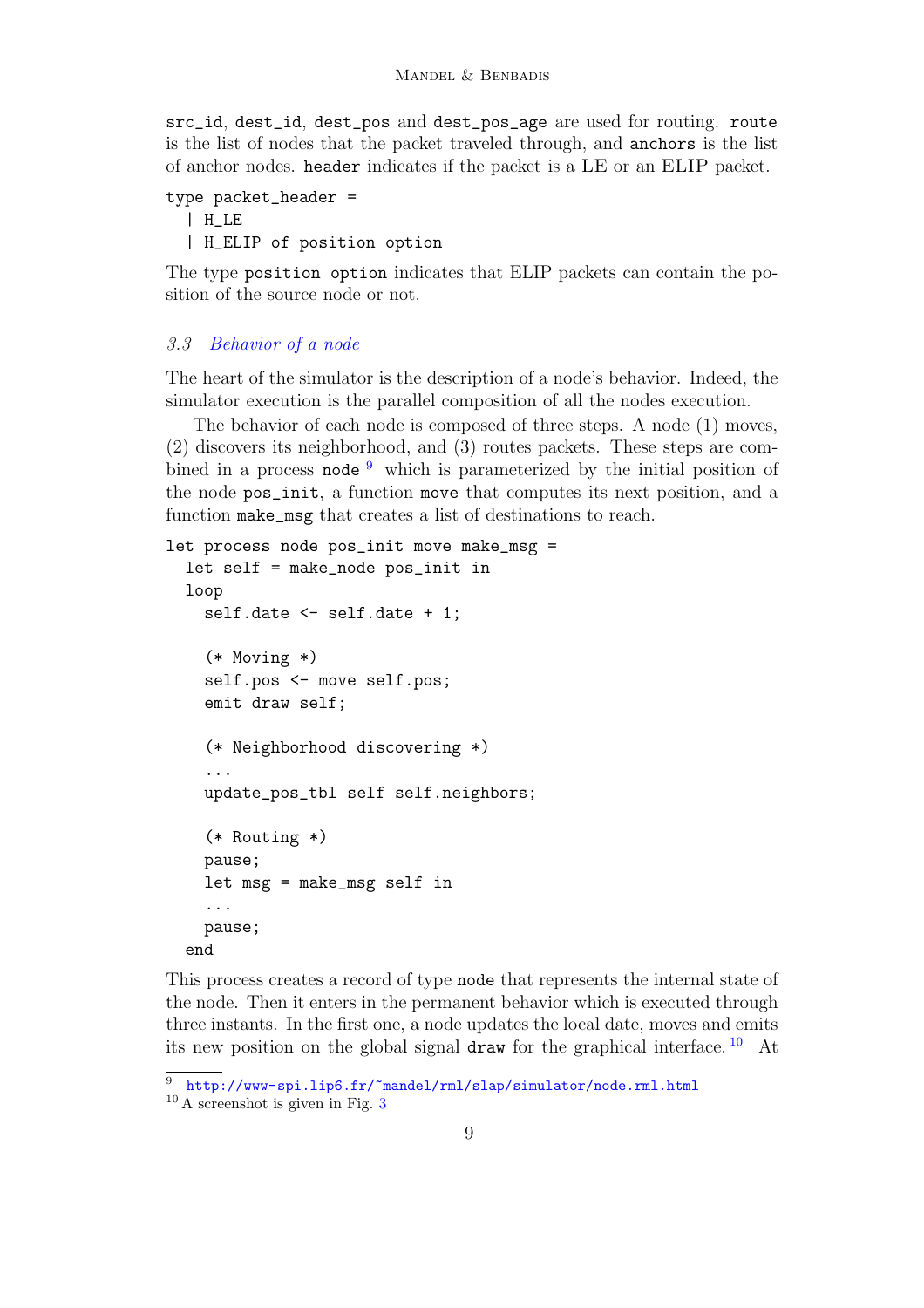

(a) Topology connectivity. Each green line represents two neighbor nodes, while the black circle represents one node coverage region.

(b) An example of routing paths using ELIP (blue) and LE (red) dissemination methods. The red circle represents the search performed by the anchor node when using LE.

Fig. 3. Screenshots of the simulator graphical interface.

<span id="page-9-0"></span>the end of the first and during the second instant, the new neighborhood is computed and the position tables are updated using encounters between nodes. The third and last instant is the routing. By enclosing this part between two pause statements, we have the guaranty that the topology can not change. We detail now the main steps of the process.

## 3.3.1 [Mobility](http://www-spi.lip6.fr/~mandel/rml/slap/simulator/move.rml.html)

Nodes movements are parameterized by a mobility function move. This function computes the new position of a node according to the current position. The move function must have the following signature:

## val move : position -> position

We can implement very simple mobility functions like [random](http://www-spi.lip6.fr/~mandel/rml/slap/simulator/move.rml.html#random) moves where a node can move to one of its eight adjacent positions.

```
let random pos = translate pos (Random.int 8)
```

```
val random : position -> position
```
(Random.int 8) is the call of the function Random.int of the Ocaml standard library and [translate](http://www-spi.lip6.fr/~mandel/rml/slap/simulator/move.rml.html#translate) which is a function that returns a new position.

We can also implement more realistic mobility models like the [random](http://www-spi.lip6.fr/~mandel/rml/slap/simulator/move.rml.html#random_waypoint) [way-point](http://www-spi.lip6.fr/~mandel/rml/slap/simulator/move.rml.html#random_waypoint) one. With this mobility model, a point is chosen randomly in the simulation area and the node moves up to this point. When it reaches this point, a new one is chosen. This function is interesting because it must keep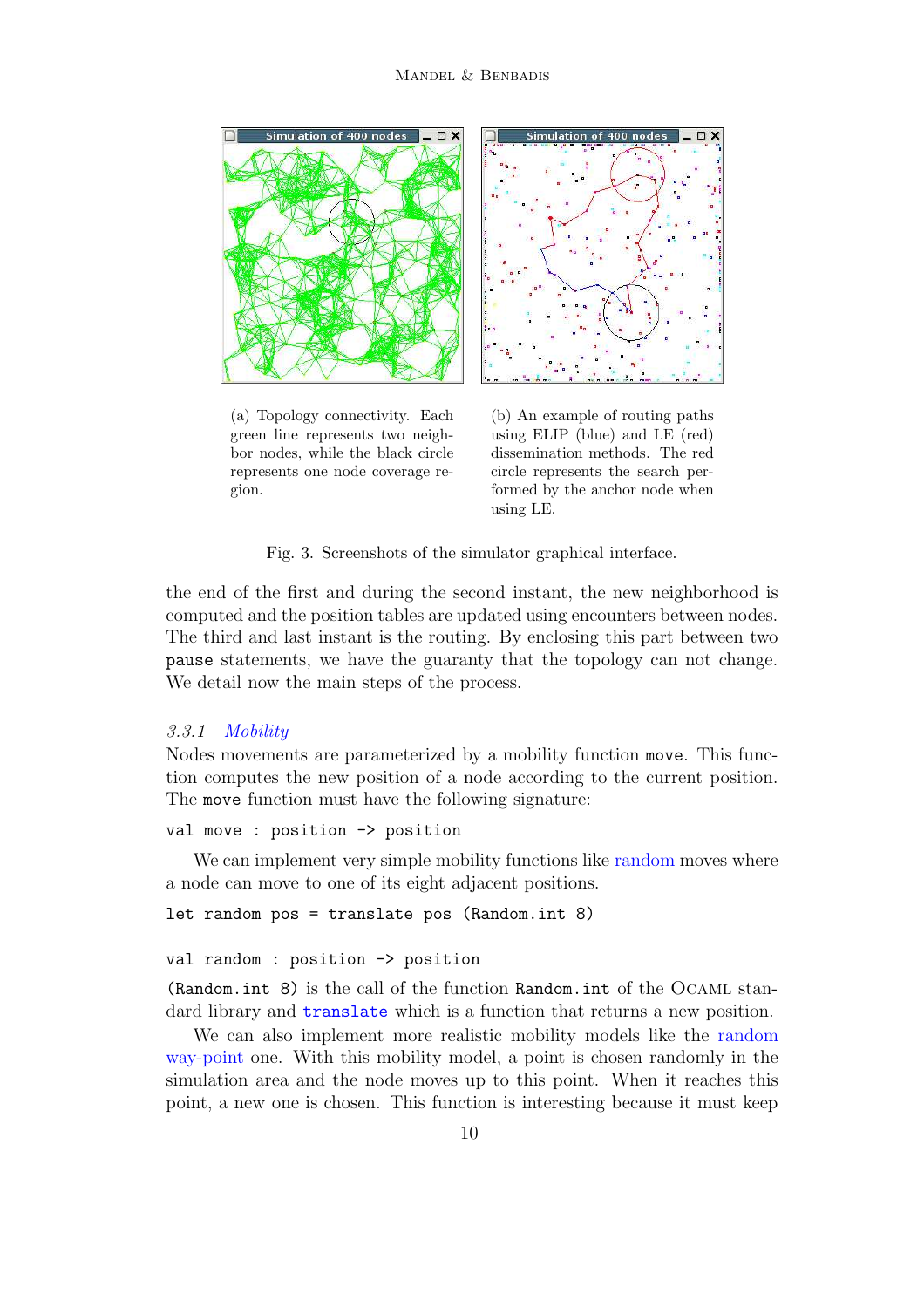an internal state.

```
let random_waypoint pos_init =
  let waypoint = ref pos_init in
  fun pos \rightarrowif pos = !waypoint then waypoint := random_pos();
    (* move in the direction of !waypoint *)
    ...
```

```
val random_waypoint : position -> position -> position
```
The partial application of this function with only one parameter:

```
random_waypoint (random_pos())
```
returns a mobility function that can be given as an argument to a node.

## 3.3.2 [Neighborhood](http://www-spi.lip6.fr/~mandel/rml/slap/simulator/node.rml.html)

In real networks, the neighborhood of a node is obtained thanks to the physical layer. By contrast, in the simulator it has to be computed. Moreover, neighborhood discovery is the key point of the efficiency of the simulator. We first give a simple method to compute the neighbors of a node, then we explain how it can be improved.

To compute its neighborhood, a node needs to know the position of other nodes. In this first method, we use a signal hello to gather all nodes coordinates. Each node emits its position on hello such that the value associated to the signal is the list of all nodes. Thus the code of a node looks like the following (self is the internal state of the node):

```
emit hello self;
await hello(all) in
self.node_neighbors <- get_neighbors self all;
```
The function get [neighbors](http://www-spi.lip6.fr/~mandel/rml/slap/simulator/node.rml.html#get_neighbors) returns the all's sublist that contains the nodes under the coverage range of self.

This neighborhood discovery method is very simple but its drawback is that each node has to compute its distance with all other nodes. To improve this method, we split the simulation area in small areas and associate a hello signal to each area. That way, a node has only to compute its distance with the nodes in the areas under its range.

We consider node n in Fig. [4.](#page-11-0) In the one hand, n sends its position on the signals present in the 4 squares touched by its radio transmission (the 4 gray squares in this figure). In the other hand, nodes a and c transmit their position on the signal present in the square where  $n$  is.  $n$  receives then positions of a and c. Using this information, n computes its distance from  $a$ and c and concludes that c is a neighbor while a is not. n does not consider node b because this node does not emit its position on the signal present in the square where  $n$  is located.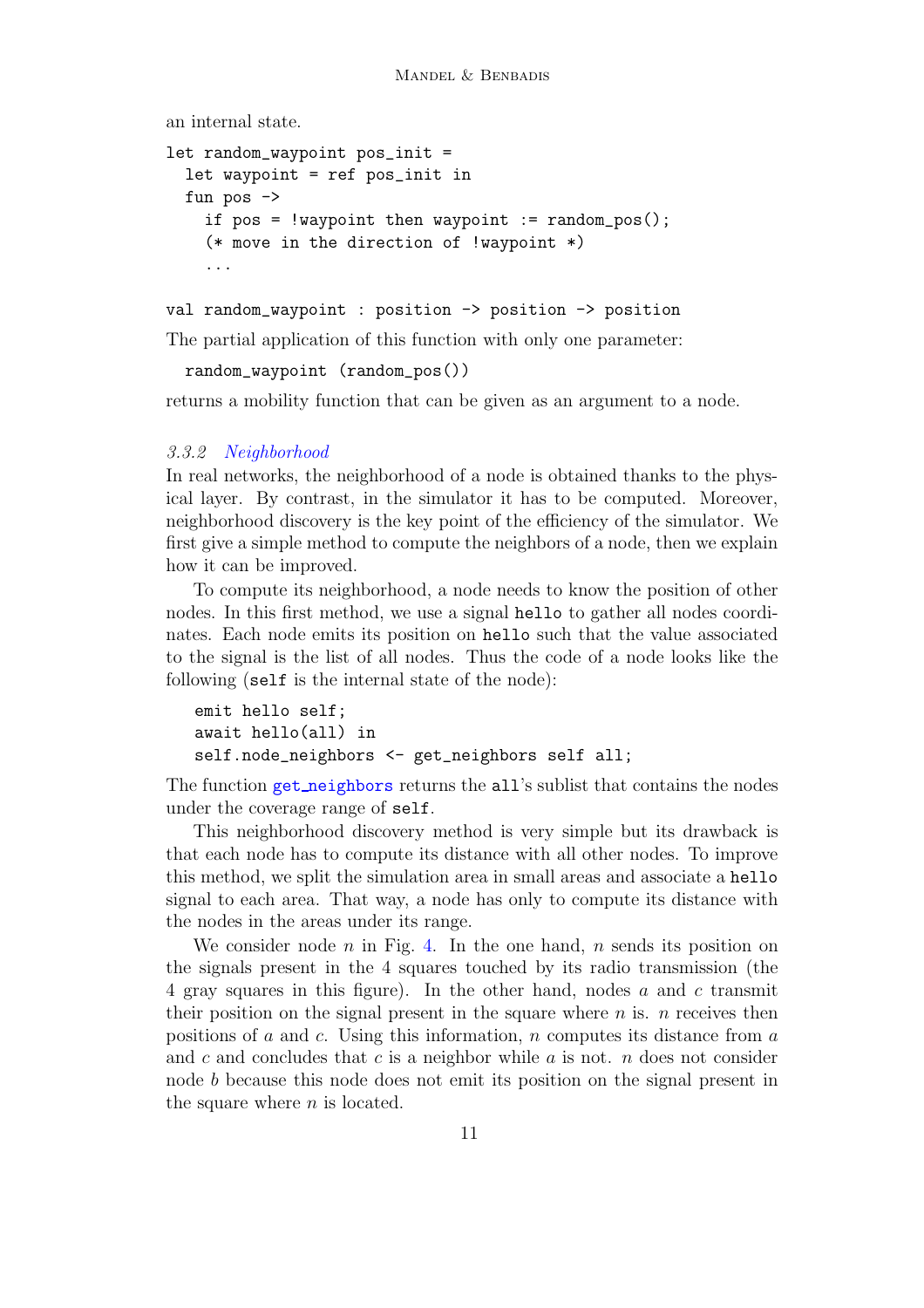

<span id="page-11-2"></span><span id="page-11-0"></span>Fig. 4. Topology split into multiple squares. Node  $n$  emits its position on the gray squares, while it listens on the one it is located.



(a) Comparison of simulation times depending on the number of nodes and the neighborhood discovery method.

<span id="page-11-3"></span>(b) Comparison of simulation times depending on the areas size for the improved method.

<span id="page-11-1"></span>Fig. 5. Simulation times for neighborhood discovery.

All the hello signals are stored in a two dimensional array hello\_array. We define a function get [areas](http://www-spi.lip6.fr/~mandel/rml/slap/simulator/area.rml.html#get_areas) that returns the area of a node and the list of neighbor areas that are under its range.

```
val get_areas : position \rightarrow (int * int) * (int * int) list
```
Now the behavior of a node is to emit its position in all the areas under its range and to compute its distance with all the nodes which have emitted their position in its area. So the code of the neighborhood discovery becomes:

```
let (i, j) as local_area, neighbor_areas =
 get_areas self.pos.x self.pos.y
in
List.iter
  (fun (i,j) \rightarrow emit hello_array.(i).(j) self)(local_area::neighbor_areas);
await hello_array.(i).(j) (all) in
self.neighbors <- get_neighbors self all;
```
Fig. [5](#page-11-1) shows the effect of the area split on execution time. In Fig.  $5(a)$ ,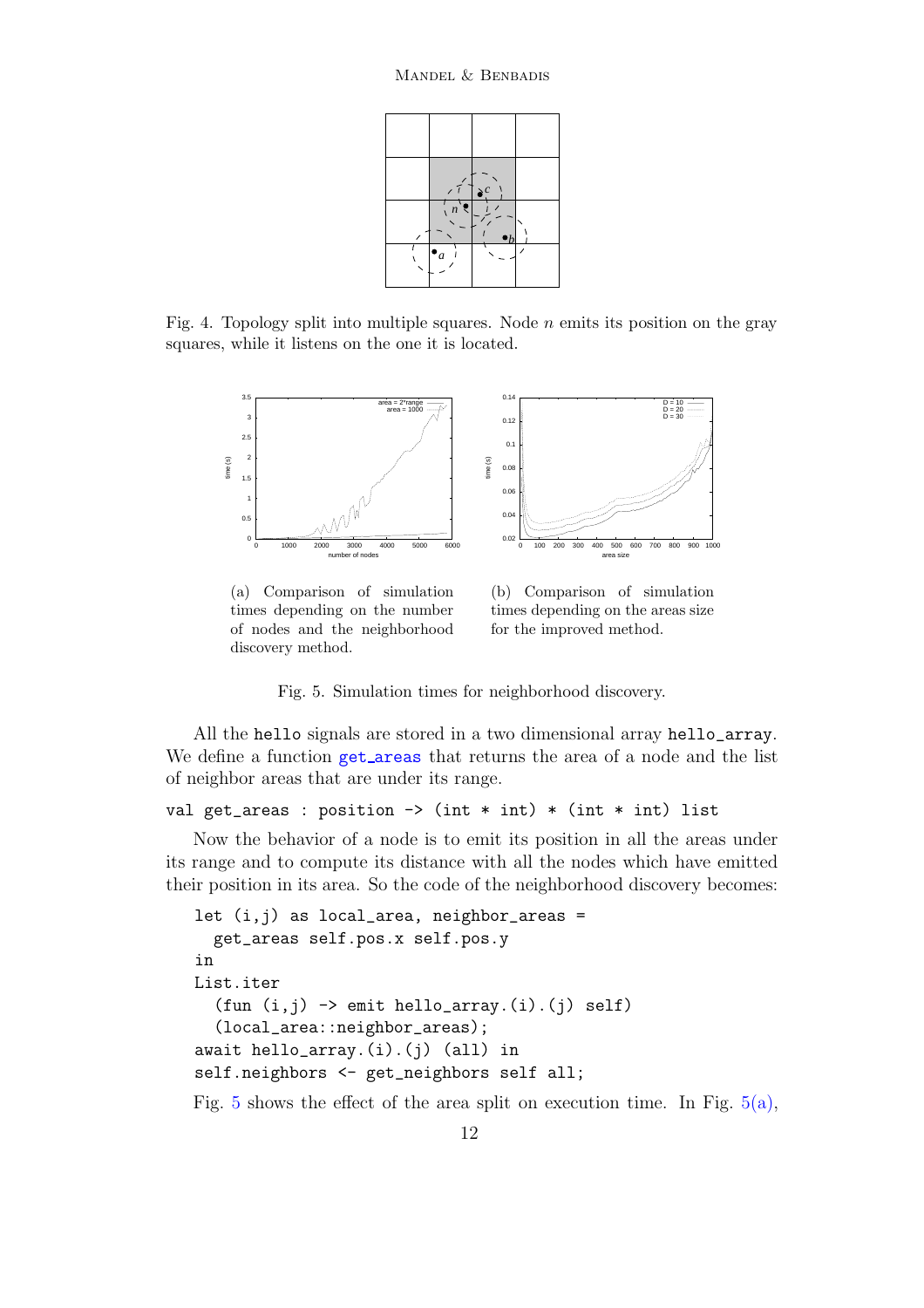we compare the first method, where all the nodes emit and listen on the same signal, to the second one, where each nodes emits only on the areas under its radio range. Because, in the first method, each node computes its distance to every other node, the neighborhood discovery procedure spends much more time than in the second method, where each node computes its distance to the nodes that emit on its adjacent areas only. We observe that for the simulation of 1000 nodes the second method is 2 times faster than the first one. Then for 2000 nodes it is 4 times faster and for 5000 nodes it is more than 20 times faster.

We focus now on the second method, which is more appropriate. As we can see in Fig.  $5(b)$ , the execution time depends heavily on the area size. In this figure, which represents times required for simulating a 2000 nodes topology using three different densities,  $11$  we observe that dividing the topology in a big number of squares is not efficient. In this case, each node emits its position on a large number of signals, which requires resources. In the other hand, dividing the topology in large squares makes that a node receives large number of nodes positions on its signal. It spends then long time to compute distances with nodes placed far from it. Simulation results show that 2-ranges-sided squares seems to be a good compromise for both densities simulated.

## 3.3.3 [Routing](http://www-spi.lip6.fr/~mandel/rml/slap/simulator/routing.rml.html)

The last step in a node execution is the packets routing, which is described in section  $2^{12}$  $2^{12}$  $2^{12}$ . The important point is that we assume that routing is instantaneous, which means that the topology is fixed during routing. This scenario is realistic because we assume that nodes move at human speed, while packets travel at light speed. Topology is then supposed to change at time scale of seconds or longer, while packets spend at most tens of milliseconds from source to destination. We can then use Ocaml functions, which are supposed instantaneous, to implement the routing protocols.

In the simulator, we compare two location dissemination methods, both of them combined with the same forwarding algorithm. This algorithm computes the next node which will receive the packet. We use a classical geographical method. The packet is forwarded to the neighbor that is the nearest (for the Euclidean distance) to the destination. The interesting point in the function [forward](http://www-spi.lip6.fr/~mandel/rml/slap/simulator/routing.rml.html#forward) is that a node can access to the internal state of other nodes executed in parallel. ReactiveML guaranties that this action is not interruptible such that there is no need to protect the access to share data like in the thread model.

<span id="page-12-0"></span> $11$  We recall that the density represents the average number of nodes per coverage region, which depends on the nodes radio range.

<span id="page-12-1"></span><sup>12</sup> <http://www-spi.lip6.fr/~mandel/rml/slap/simulator/routing.rml.html>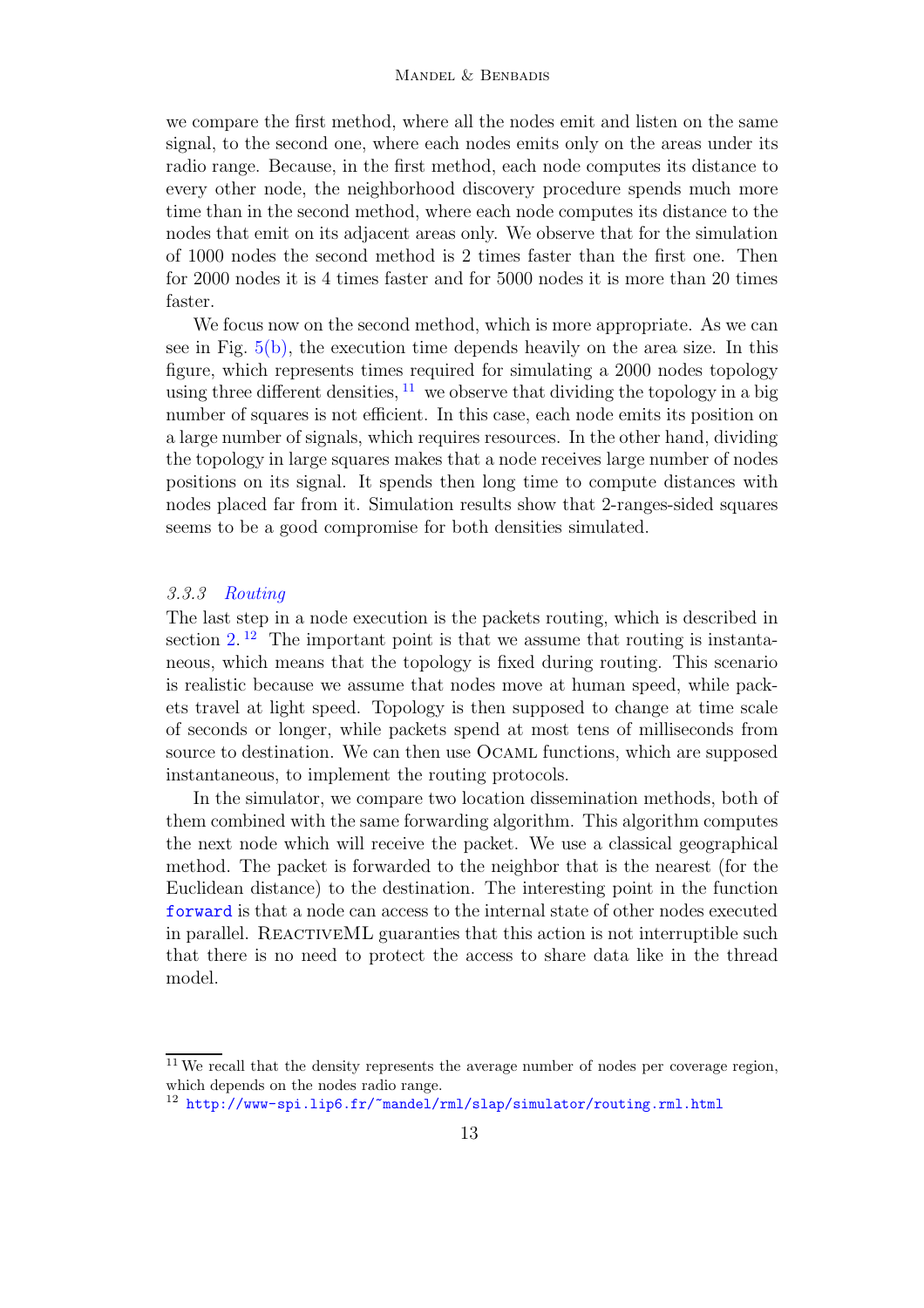<span id="page-13-1"></span>

<span id="page-13-2"></span>(b) Memory usage.

<span id="page-13-3"></span>Fig. 6. Simulations depending on the number of nodes with a topology density  $D=20$ .



<span id="page-13-4"></span>Fig. 7. Comparison of simulation times, between NAB and ReactiveML simulator, depending on the number of nodes with a topology density D=20.

# <span id="page-13-0"></span>4 Analysis

The simulation speed depends on the parameters: number of nodes, coverage range, number of emitted packets, simulation area size, etc. These parameters are linked through the relative density, given by the number of nodes per coverage zone, in order to get a realistic simulation environment.

First, we analyze our program capability to simulate large networks. Fig.  $6(a)$ represents simulation times depending on number of nodes. We observe that at about 3000 nodes the execution time becomes suddenly more important. This is due to memory usage, when there is enough nodes so that the process has to swap. We can see in Fig. [6\(b\)](#page-13-2) that the memory usage looks like being quadratic in the number of nodes. This result is natural because each node has a position table that contains positions of all other nodes. To overcome this limitation, we can limit the number of destination nodes such that only a subset of nodes have to be in the position tables.

Now, we compare our simulator with NAB, a simulator developed by the authors of EASE. The Fig.  $7(a)$  represents the execution time for a simulation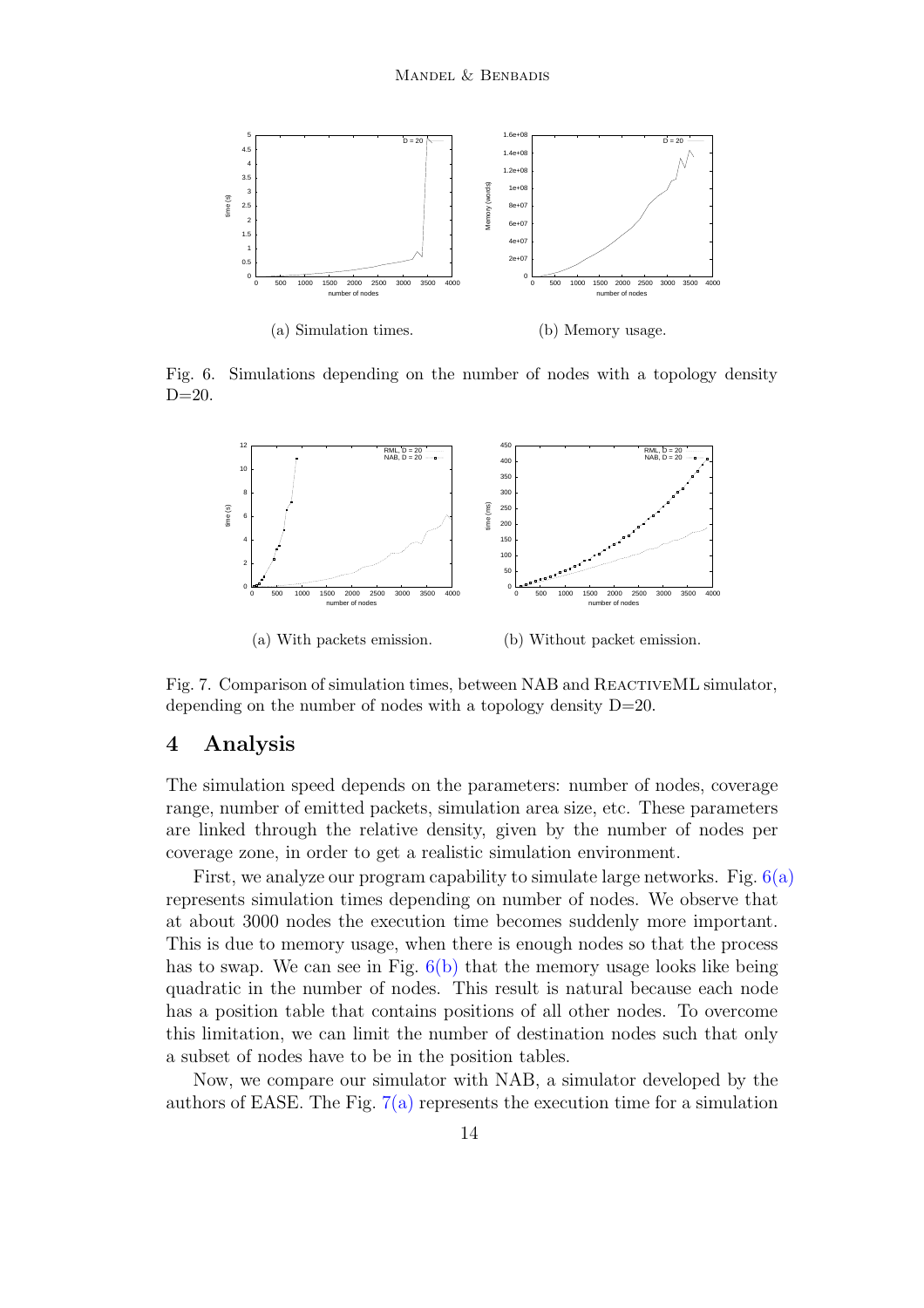

<span id="page-14-1"></span>Fig. 8. Memory usage during 20 days.

where each node emits a packet at each instant. This type of simulation with a lot of mobility and communications is interesting to evaluate the dissemination algorithms. The numbers shows that NAB is less efficient than the REACTIVEML implementation but this comparison is unfair. Indeed NAB simulates the MAC layer such that routing a packet is much more time consuming than in our simulator. Because neighborhood discovery is time consuming (about 25% of the simulation time with the optimized version), an interesting comparison with NAB is thus the packets-free simulations. In this case, we compare only the neighborhood discovery. The MAC layer does not affect the simulation such that, the two simulators have to do exactly the same thing. The execution time is given in Fig.  $7(b)$ . We can observe that the expressiveness of the signal communication gives us a very simple way to define an efficient algorithm. Moreover, our simulator use less memory than NAB.

The last point on which we want to put emphasis is the memory usage stability. Figure [8](#page-14-1) shows the size of the heap and the number of live words in the heap during the execution of a simulation. We can notice that during 20 days of execution, the size of the heap is constant.

# <span id="page-14-0"></span>5 Dynamic Extension

In ad hoc networks, protocols must be robust to topology changes, which includes nodes join and leave. Thus, nodes can be added or removed dynamically.

Preemptible nodes are defined using the construct do/until:

```
let process preemptible_node pos_init move make_msg kill =
  do
```
run (node pos\_init move make\_msg) until kill done

Figure [9,](#page-15-1) we present the memory usage of a simulation that removes a node at each instant. It shows that the garbage collector works on processes.

A more interesting point is the dynamic creation of processes. In ReactiveML, dynamic creation is made through recursion. We define the recursive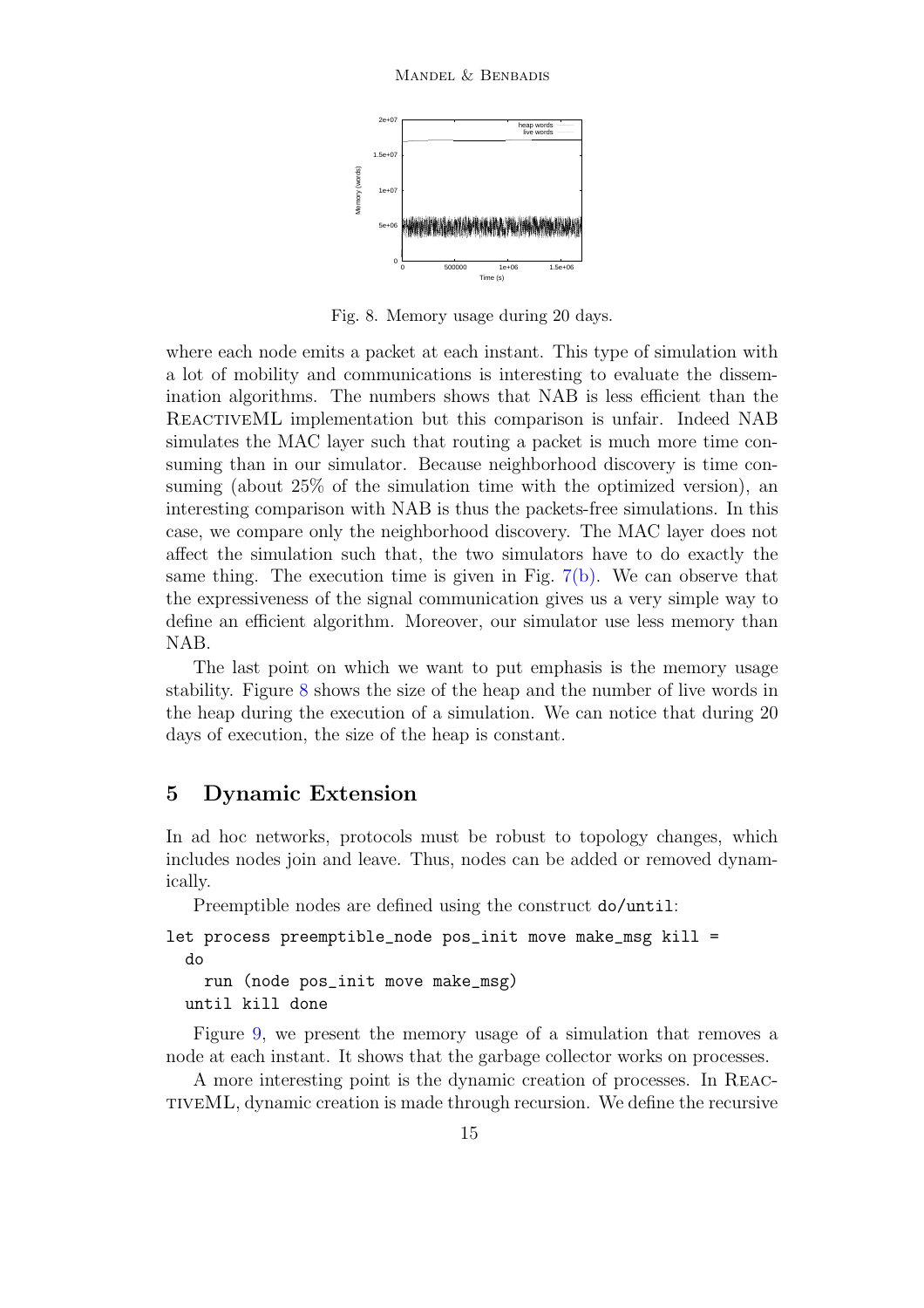

Fig. 9. Memory usage of a simulation that removes a node at each instant.

<span id="page-15-1"></span>process add that creates new nodes as follow:

```
let rec process add new_node start =
  await new_node (pos) in
  run (add new_node start)
  | \ |await immediate start;
  run (node pos
            (random_waypoint (random_pos()))
            make_msg)
```
This process is parameterized by two signals: new\_node and start. new\_node is emitted (with an initial position) when a new node is created. The signal start is emitted at each new moving step, it is used to synchronize the new node with the other ones. Indeed, the new node must start with its moving step when all nodes move.

# <span id="page-15-0"></span>6 Conclusion

In this paper, we addressed the problem of simulating mobile ad hoc networks. We believe that existing tools are not totally satisfactory because they are both difficult to use and not adapted to large scale and/or highly dynamic scenarios.

We decided to implement our simulator in REACTIVEML because this language allows a large number of parallel processes to be executed. Moreover, the fact that ReactiveML is based on Ocaml allowed us to easily define complex functions like moving or routing. The expressive broadcast communication makes it simple to modify a naive method for neighborhood discovery into an efficient one. ReactiveML compilation techniques, associated to the Ocaml runtime, results in efficient simulations.

Efficiency is a central aspect in REACTIVEML. The design and semantics have been tuned for that purpose. For example, the parallel construct is deterministic but the evaluation order is not specified, giving the opportunity to execute parallel branches in any appropriate order. Signals are efficiently represented (as Ocaml values are, and can thus be automatically garbage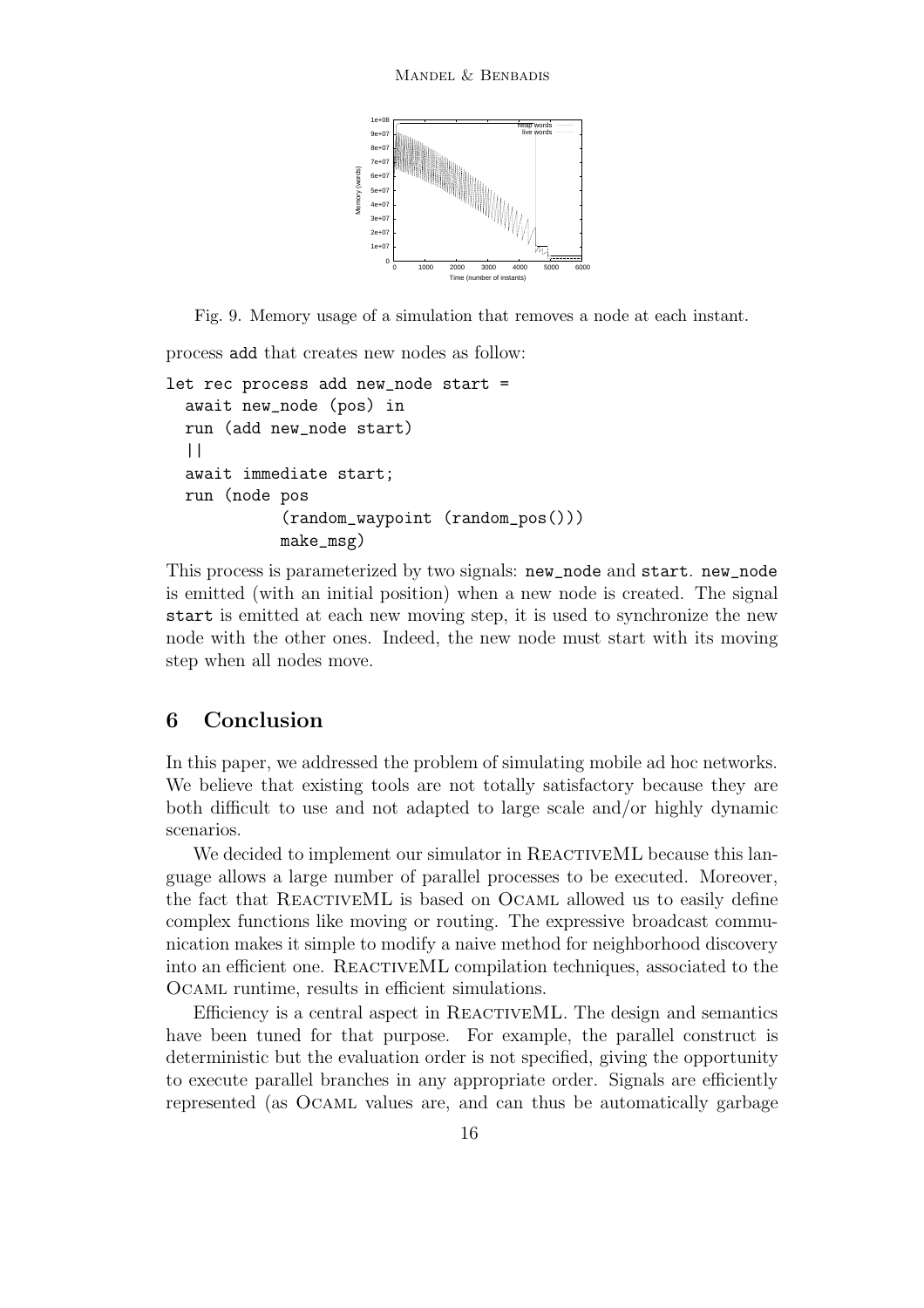collected) and the access to a signal is done in constant time. There is no busy waiting during run-time: suspended processes (e.g., awaiting for some condition or signal to be emitted) are only waked-up when necessary. Several experiments have shown that the execution scheme of REACTIVEML competes with the best existing execution schemes for reactive languages  $[1,6,10]$  $[1,6,10]$  $[1,6,10]$ .

Because the protocol was described in a programming language (and not in a dedicated simulator), it is easy to extend and change some of the internal data-structures involved in the routing protocol. Moreover, the graphical observation itself could be programmed with reactive constructs  $(e.g.,$  suspending the simulation, drawing the topology). That is, observing a reactive program is also a reactive problem.

The perspective of this work is to simulate another kind of network (sensor network), and take into account other dynamic aspects like energy consumption. The goal of the simulator is to understand the interactions between the different protocol layers in order to increase the lifetime of the whole network. In this simulator we can find dynamic aspects, the need of scalability and also the simulation of the MAC layer.

# <span id="page-16-2"></span>References

- <span id="page-16-7"></span>[1] Raul Acosta-Bermejo. Rejo - Langage d'Objets Réactifs et d'Agents. PhD thesis, Ecole des Mines de Paris, 2003.
- <span id="page-16-5"></span>[2] Farid Benbadis, Marcelo Dias de Amorim, and Serge Fdida. ELIP: Embedded location information protocol. In IFIP Networking 2005 Conference, 2005.
- [3] G. Berry. The foundations of esterel. In G. Plotkin, C. Stirling, and M. Tofte, editors, Proof, Language, and Interaction: Essays in Honour of Robin Milner, pages 425–454. MIT Press, 2000.
- <span id="page-16-3"></span><span id="page-16-1"></span>[4] Frédéric Boussinot. Concurrent programming with Fair Threads: The LOFT language, 2003.
- <span id="page-16-4"></span>[5] Frédéric Boussinot and Robert de Simone. The SL synchronous language. Software Engineering, 22(4):256–266, 1996.
- [6] Christian Brunette. Construction et simulation graphiques de comportements: le modèle des Icobjs. PhD thesis, Université de Nice-Sophia Antipolis, 2004.
- <span id="page-16-0"></span>[7] Matthias Grossglauser and Martin Vetterli. Locating nodes with EASE: Last encounter routing in ad hoc networks through mobility diffusion. In *Proceedings* of IEEE Infocom, March 2003.
- <span id="page-16-6"></span>[8] P. Le Guernic, T. Gautier, M. Le Borgne, and C. Lemaire. Programming realtime applications with signal. *Proc. of the IEEE*,  $79(9):1321-1336$ , September 1991.